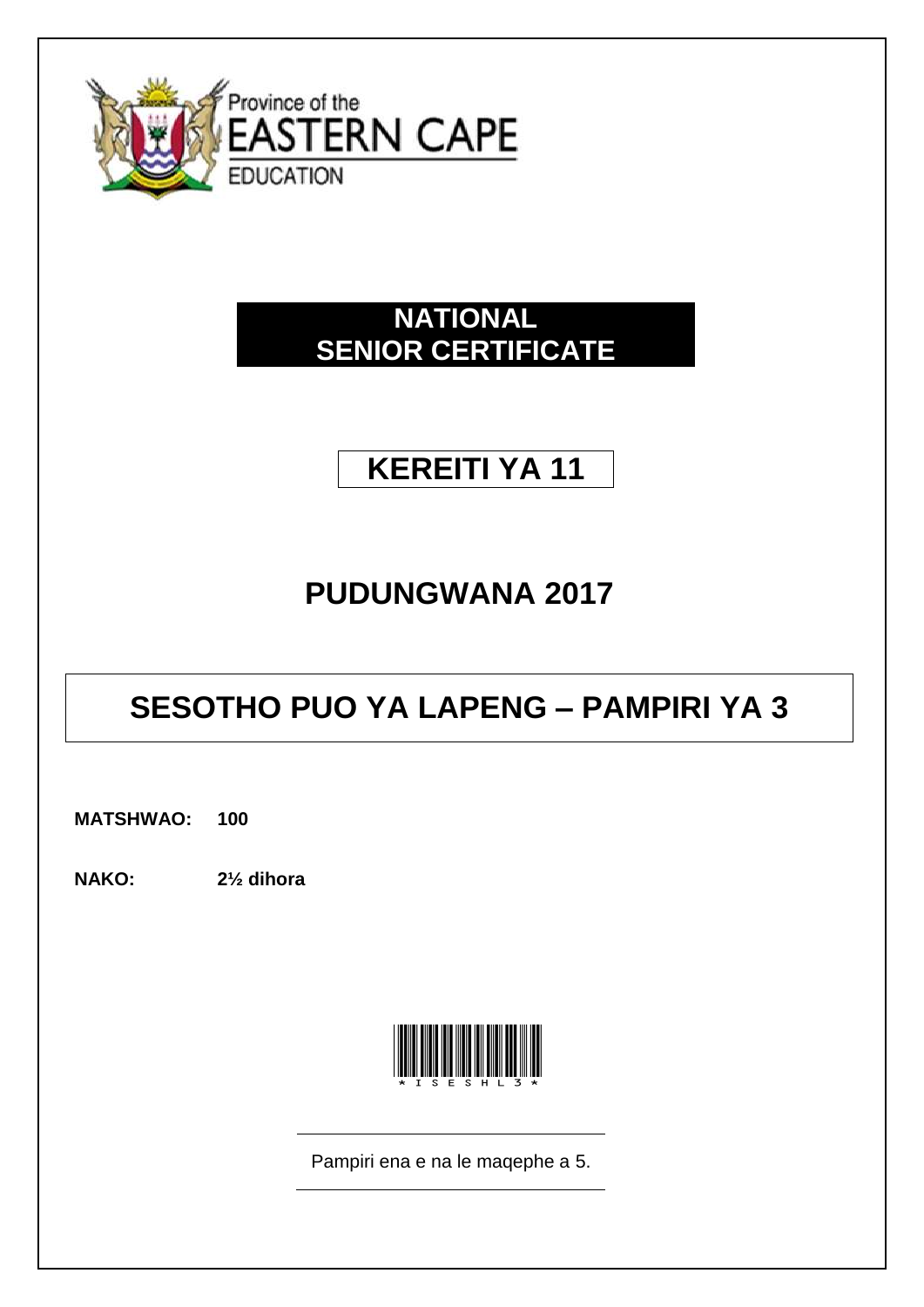### **DITAELO HO MOHLAHLOBUWA**

1. Pampiri ena e arotswe DIKAROLO tse PEDI, e leng:

| KAROLO YA A: | Mogogo                     |                 | (50) |
|--------------|----------------------------|-----------------|------|
| KAROLO YA B: | Ditema tsa kgokahano tse 2 | $(2 \times 25)$ | (50) |

- 2. Araba potso e le NNGWE KAROLONG ya A le dipotso TSE PEDI KAROLONG YA B.
- 3. Araba dipotso TSOHLE ka SESOTHO.
- 4. Qala potso e NNGWE le e NNGWE leqepheng le LETJHA.
- 5. Etsa moralo wa tema e nngwe le e nngwe (ka ho etsa mmapa wa monahano/daekeramo/tjhate e bontshang tatelano ya mehopolo kapa lenane la dintlha tseo o tlang ho ngola ka tsona). Ha o qetile, bala tema hape ho hlaola diphoso. Meralo e hlahiswe QALONG ya tema ka nngwe.
- 6. Meralo e totobatswe hantle hore ke meralo.
- 7. O eletswa ho sebedisa nako ka mokgwa ona:
	- Metsotso e 80 ho araba KAROLO YA A.
	- Metsotso e (35 x 2) ho KAROLO YA B.
- 8. Nomora dikarabo tsa hao jwalo feela ka ha di nomorilwe dipotsong.
- 9. Sehlooho se se ke sa balellwa e le karolo ya palo ya mantswe.
- 10. Ngola ka mongolo o makgethe o balehang.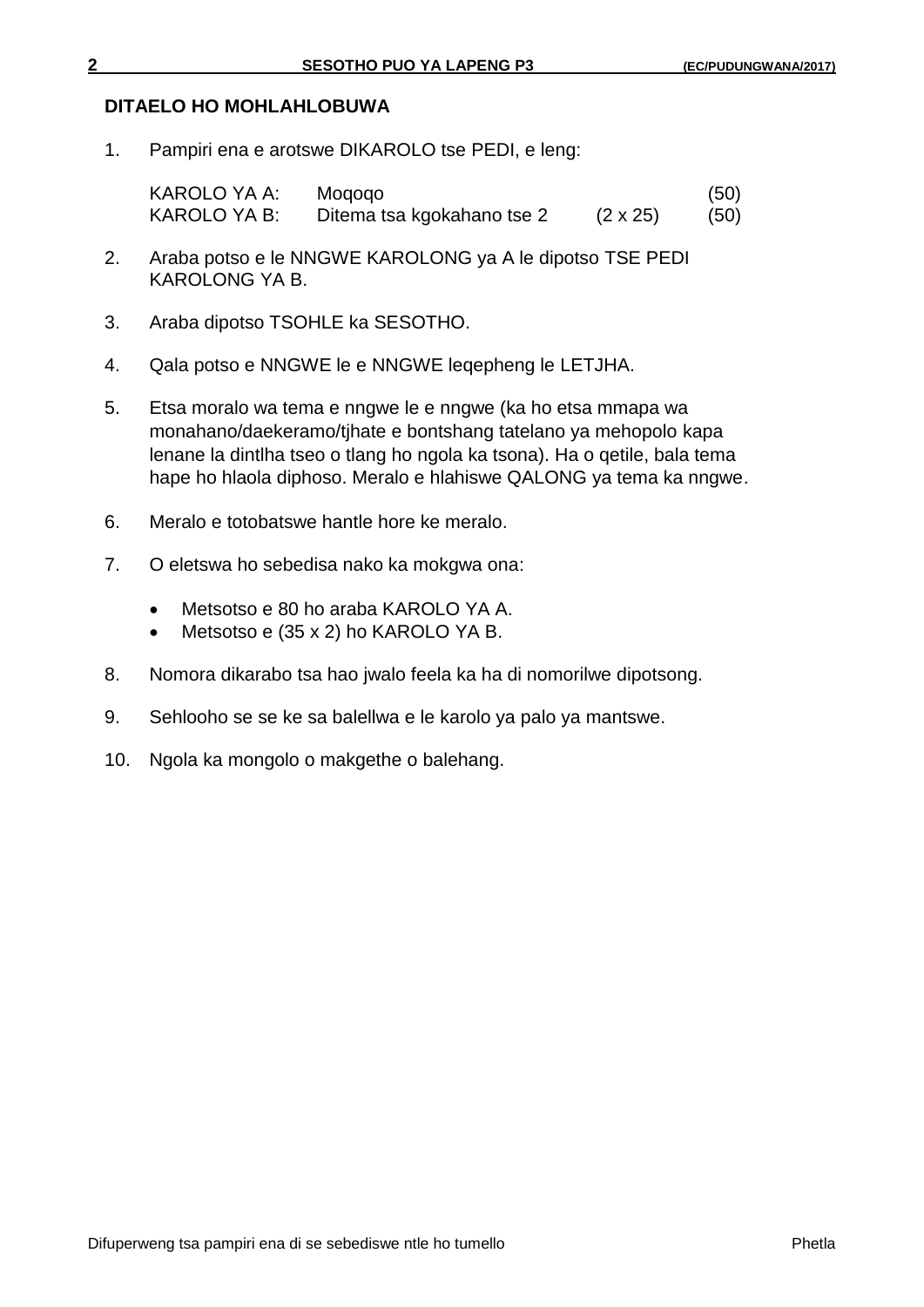#### **KAROLO YA A: MOQOQO**

#### **POTSO YA 1**

Kgetha sehlooho kapa setshwantsho SE LE SENG ebe o ngola moqoqo wa bolelele ba mantswe a 400–450 (dikahare feela). Ebang o kgetha setshwantsho ngola o itshetlehile ka mohopolo o qholotswang ke setshwantsho maikutlong a hao mme o iqapele sehlooho sa hao. Se lebale ho etsa moralo le ho hlaola diphoso.

| 1.1 | Motho eo ke lakatsang ho tshwana le yena bophelong ba ka.                                                            | [50] |
|-----|----------------------------------------------------------------------------------------------------------------------|------|
| 1.2 | Ha monna a hlokahetse mosadi o tshwanela ho nyalwa ke moena wa<br>monna eo. Dumellana kapa o hanane le mohopolo ona. | [50] |
| 1.3 | Mantswe a sebui sa moketjaneng oo a nthuta hore ke tshwanela ho itshepa.                                             | [50] |
| 1.4 | Ka nnete Afrika Borwa ke naha ya tokoloho/demokerasi.                                                                | [50] |
| 1.5 | Mafu/malwetse a mangata a mehleng ena a etswa ke mokgwa oo re<br>phelang ka ona le dijo tseo re di jang.             | [50] |
| 1.6 | Letsatsi la ditlhodisano tsa dipapadi.                                                                               | [50] |
|     |                                                                                                                      |      |

1.7 Boha ditshwantsho tsena tse ka tlase. Kgetha SE LE SENG o nto ngola moqoqo o itshetlehileng mohopolong wa sehlooho o qholotswang ke setshwantsho seo maikutlong a hao. Iqapele sehlooho sa hao. Se lebale ho etsa moralo le ho hlaola diphoso moqoqong wa hao.



[Setshwantsho sena se qotsitswe ho *FARMER'S WEEKLY,* 30 Tshitwe 2016]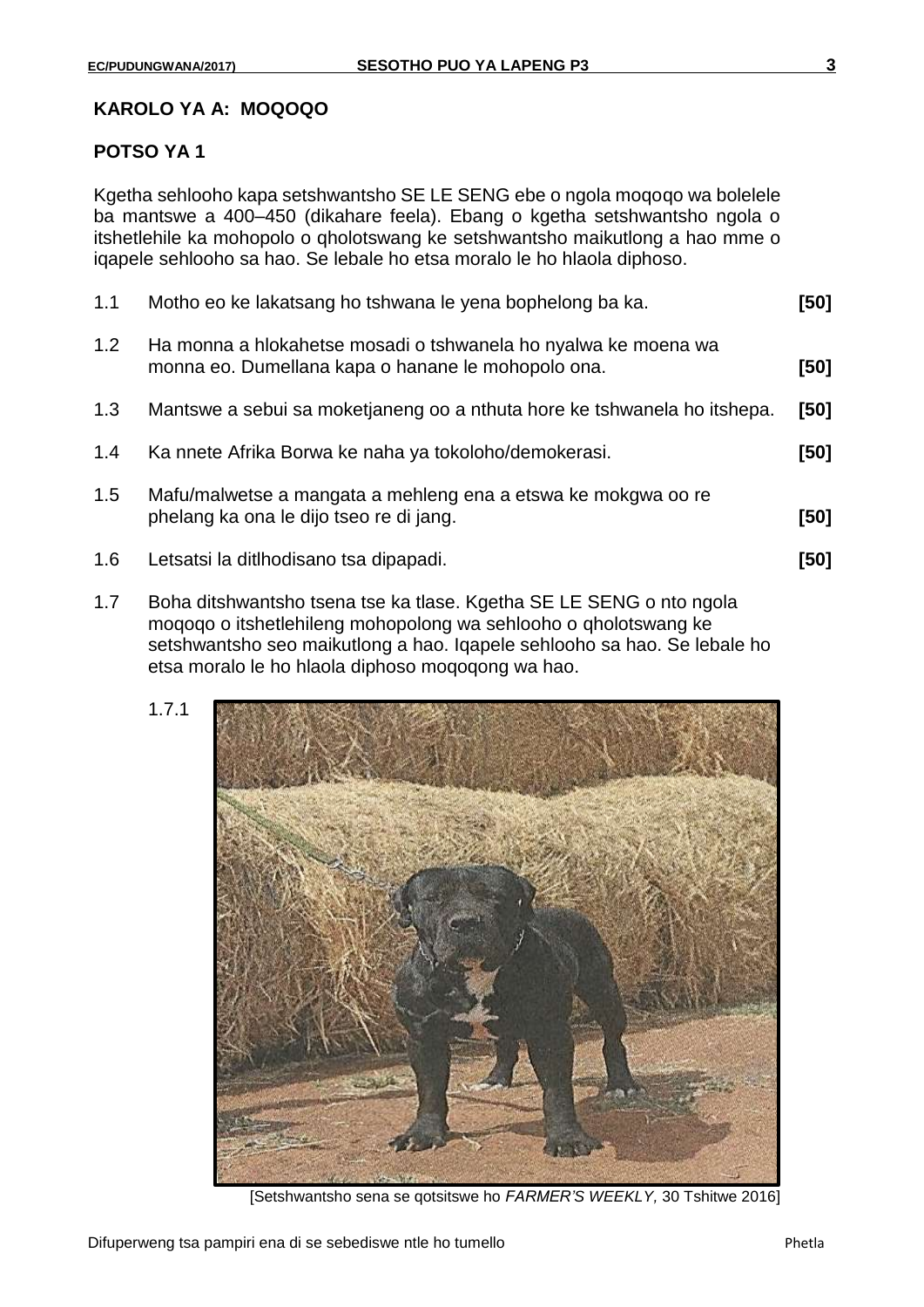1.7.2



[Setshwantsho se qotsitswe ho *Move* 21 Tshitwe 2016] **[50]**

### **MATSHWAO OHLE A KAROLO YA A: 50**